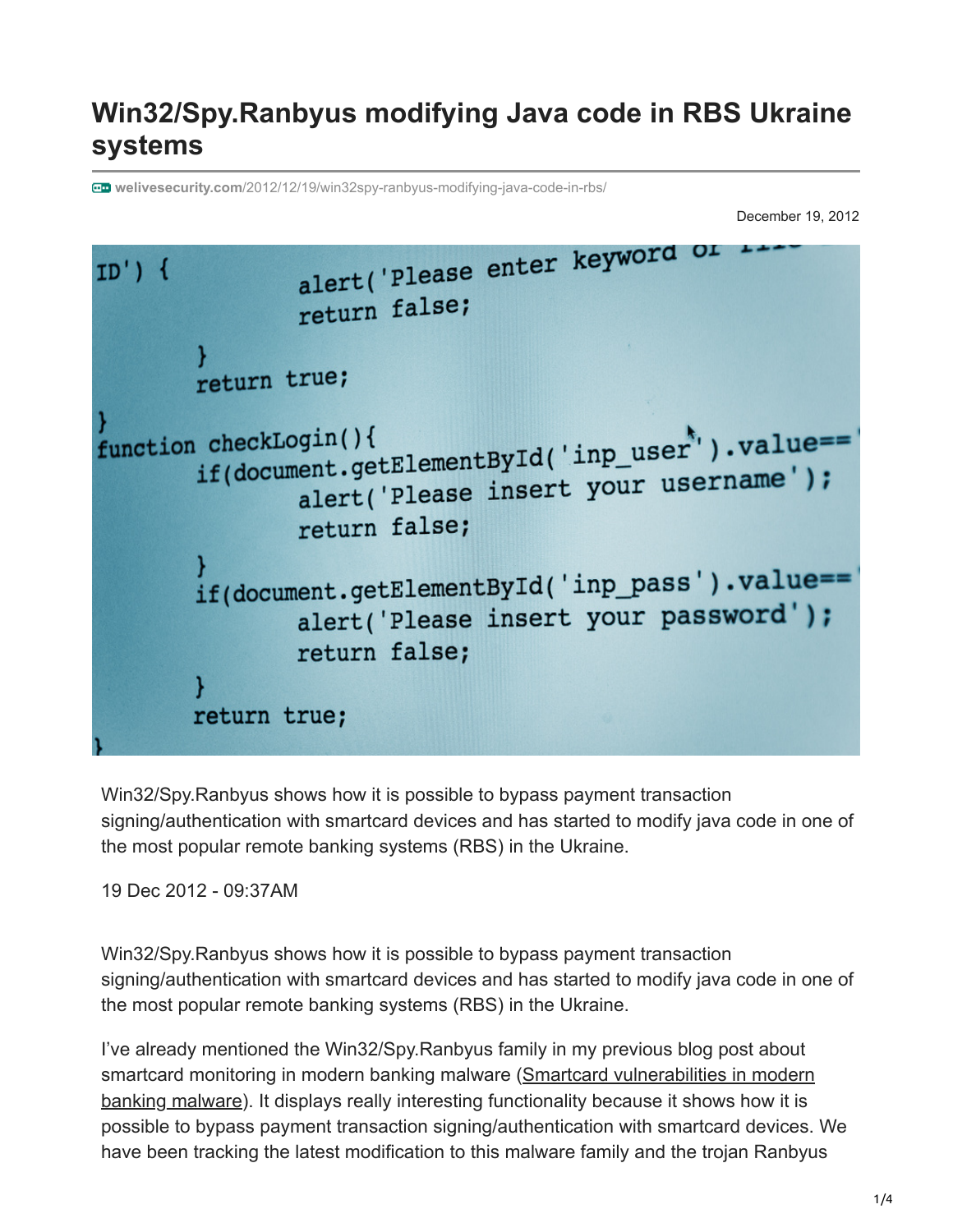has started to modify java code in one of the most popular remote banking systems (RBS) in the Ukraine, BIFIT's *iBank 2*. [ESET Virus Radar](http://www.virusradar.com/en/Win32_Spy.Ranbyus/detail) statistics show that Ukraine is the region



most affected ever by Ranbyus infection.

This banking trojan doesn't have webinjection functionality and instead implements a targeted attack on specific banking/payment software. Win32/Spy.Ranbyus collects information about the infected system (active processes, OS version and so on) and

forwards it to its command center. The main functionality for stealing money is based on a set of various form grabbers for specific payment software. For example, grabbers for software developed for the java platform look like this:





I've already disclosed information about java patching functionality in another banking malware family, Carberp ([Carberp Gang Evolution: CARO 2012 presentation\)](https://www.welivesecurity.com/2012/05/24/carberp-gang-evolution-at-caro-2012). Carberp has specific functionality for modifying the JVM (Java Virtual Machine) and tracking payment software activity. And Ranbyus is based on a different method, modifying java code only for specific application without changing the JVM. For example, Ranbyus can modify the balance figures so as to hide information about fake transactions implemented through the malware.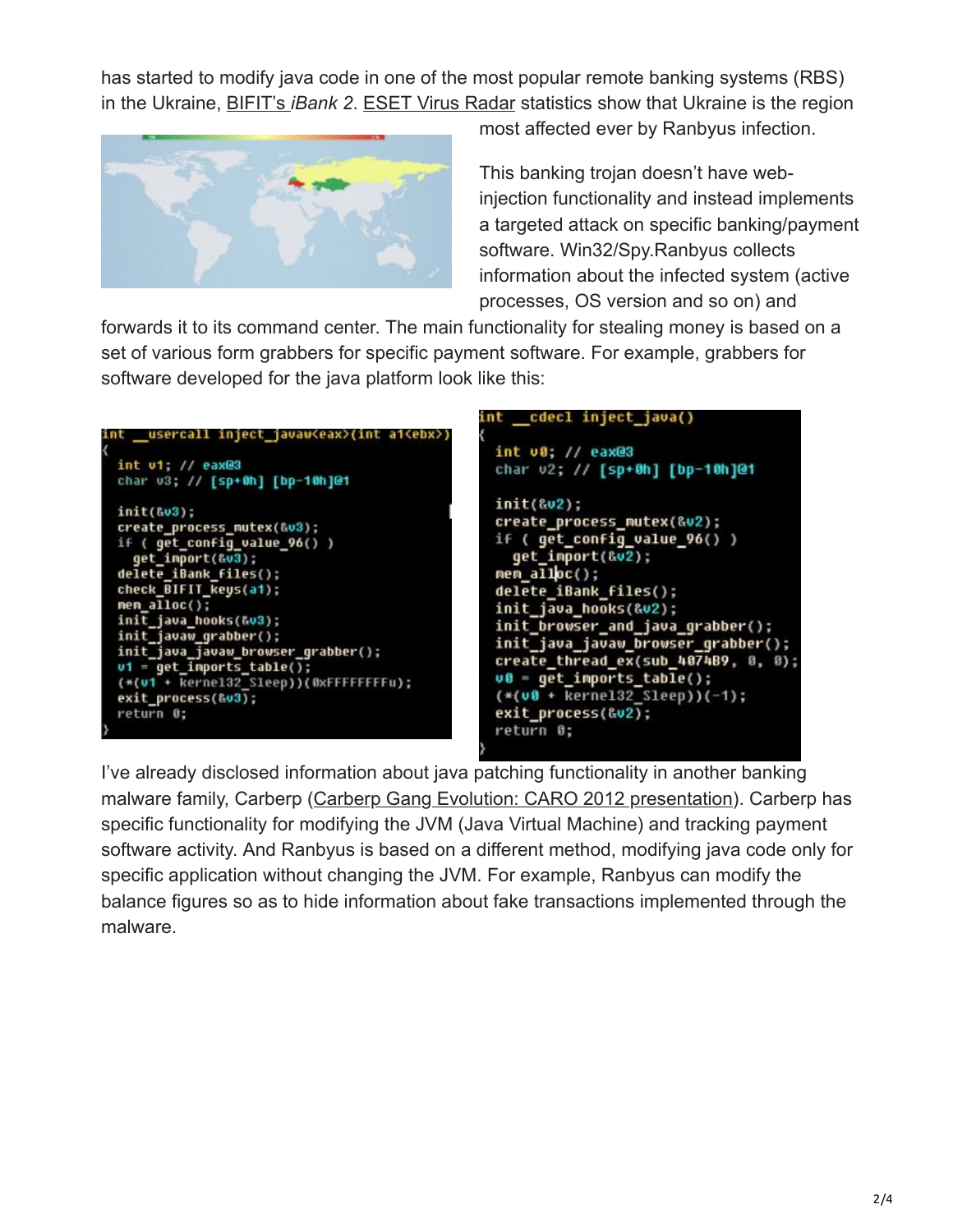

[Tracked java methods used by Win32/Spy.Ranbyus]

In addition, Win32/Spy.Ranbyus can block RBS software activity and show the following message in the Russian language:

| <b>Omefan</b> | На скрвере проводятся технические работы, в связи с чем скрвис искет быть временно недоступни или<br>работать находрахтко. Принзони свои извикания за доставленные наудобства. |
|---------------|--------------------------------------------------------------------------------------------------------------------------------------------------------------------------------|
|               |                                                                                                                                                                                |
|               |                                                                                                                                                                                |

Translated from the Russian the message looks like this:

"*Technical work is being performed on the server, and the service may be temporarily unavailable. We apologize for the inconvenience*".

Ranbyus targets Ukrainian and Russian banks and is never seen in campaigns targeting other regions. The command center panel for the Win32/Spy.Ranbyus botnet looks like this:

|                          | Engines   Sena   Caspones   Acus   Douce   Senaga   Douce   Foutilist   Officersation   Bergolista   Badiral | <b>INSTEAD TRANSPORT TO A CONTINUES IN A SSAULT OR DESIGNATION</b> |         |                                 | - supported                                                                     |
|--------------------------|--------------------------------------------------------------------------------------------------------------|--------------------------------------------------------------------|---------|---------------------------------|---------------------------------------------------------------------------------|
|                          |                                                                                                              | <b>RBS</b>                                                         |         |                                 |                                                                                 |
| $\overline{\phantom{0}}$ | ъ                                                                                                            | Dalla                                                              | Country | Commercial                      | <b>Limits</b>                                                                   |
|                          | Innovo-R0007345 (9045)c4 00703460                                                                            |                                                                    |         | interv 5.6m                     | <b><i><u>Danielluss</u></i></b><br><b>Roman Store</b><br><b>Country</b>         |
| з                        | eara-ac boam'ze: editorio                                                                                    |                                                                    |         | <b>Понен, две подписи</b>       | <b><i><u>Danoshuag</u></i></b><br><b>Aberman Tabrie</b><br><b>Transfer</b>      |
| э                        | CONSULT: US\$211x3 489x1180                                                                                  |                                                                    | $\sim$  | Travel 509                      | <b><i><u>Danophuse</u></i></b><br><b>Baltimer Taged</b><br><b>TRADES</b>        |
|                          | ap. 12(3)(23) 3(7)-638                                                                                       |                                                                    | ٠       | 3. Por. Frieder                 | <b>Denverbung</b><br><b>Silver and Talent</b><br><b>Country</b>                 |
|                          | BOB-BRAT-WIDDS MARKSHIE TYSTLESS                                                                             |                                                                    | ×       |                                 | <b>Government</b><br><b>King and Take of</b><br><b>Cantra</b>                   |
|                          | <b>HANAKTH MINOR SOURCES</b>                                                                                 |                                                                    | $\sim$  | bot.                            | <b>Danielleas</b><br><b>Kimmer Talent</b><br><b>County</b>                      |
| $\sigma$                 | HALL GAMERIZ ACCUTED                                                                                         |                                                                    | ٠       | <b>Figures</b>                  | <b>Gazonbar</b><br><b>Summer Using</b><br><b>Castle of Tax</b>                  |
|                          | lan distant SIMJ240                                                                                          |                                                                    | w       |                                 | <b>Bazonbias</b><br><b><i><u>Limited Made</u></i></b><br><b>CALL OF THE</b>     |
|                          | S1629McSerG2 5735cSd ABrCSde                                                                                 |                                                                    |         |                                 | <b>State</b> of way<br><b>Kim drilling</b><br><b>Call of Ta</b>                 |
|                          | microsof.02x5d0 M624x5 S34125d0                                                                              |                                                                    | ٠       | <b><i>PETGRATILIA, 5504</i></b> | <b><i><u>Razoni-se</u></i></b><br><b><i>SORONTAGES</i></b><br><b>California</b> |
| n                        | Sadus 4:512643 6726ride                                                                                      |                                                                    |         | <b>HELEL!</b>                   | <b>Billion</b><br><b>Som text tapes</b><br><b>GALLER</b>                        |

The Carberp gang is the (crime) market leader in the Russian region and has already [secured a safe position in the top 20 most active threats in Russia for a full year \(Carberp,](http://malware.dontneedcoffee.com/2012/12/carberprenaissance.html) the renaissance). Ranbyus has the leading position among banking malware in the Ukrainian region.